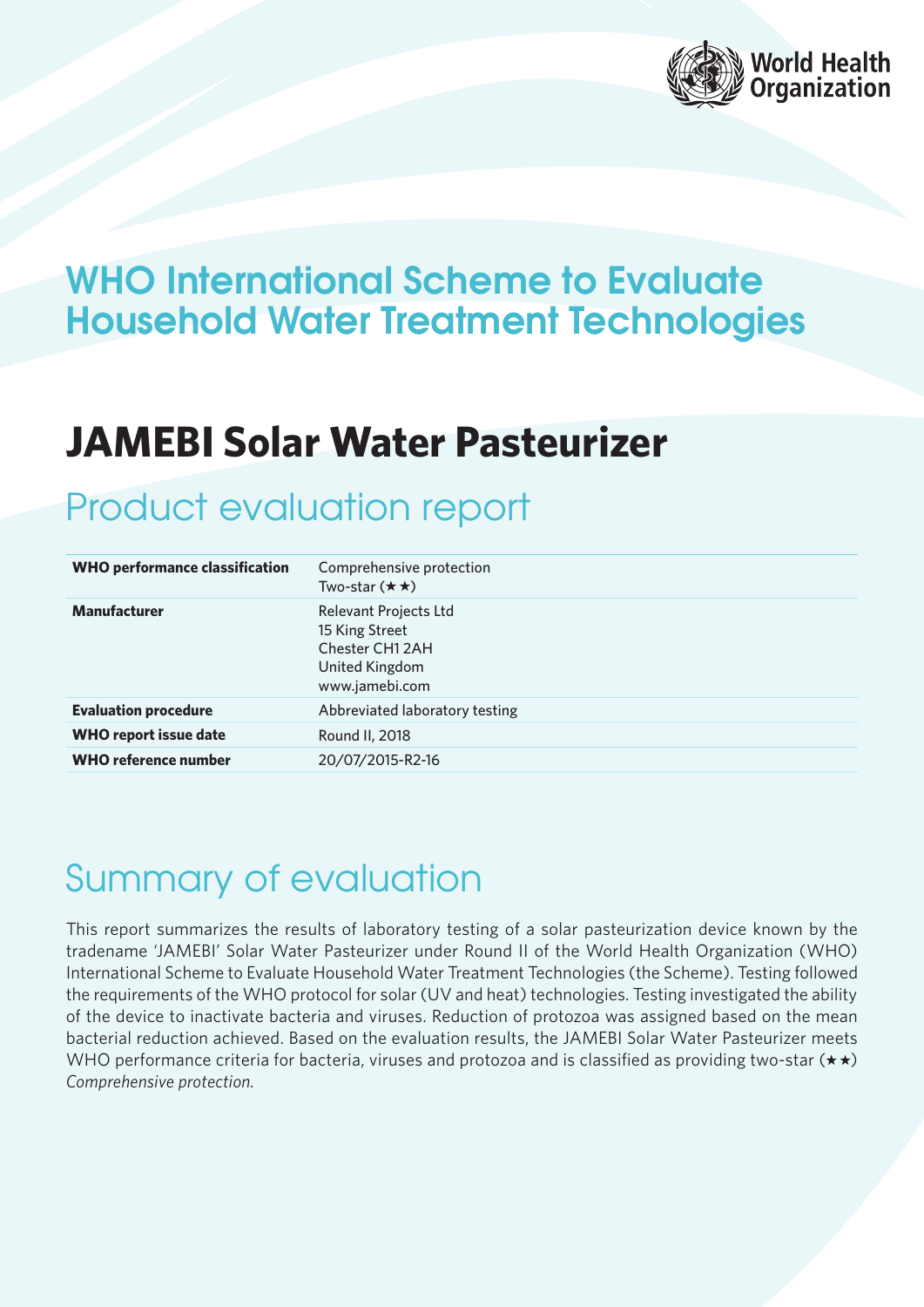# Background

Evaluation under the Scheme is based on performance criteria set out in *Evaluating Household Water Treatment Options: Health-based targets and microbiological performance specifications* (WHO, 2011). The criteria were determined by applying quantitative microbial risk assessment (QMRA) methods outlined in the WHO Guidelines for Drinking-water Quality (2017) and set log<sub>10</sub> reduction targets against bacteria, viruses and protozoa in Table 1.

| <b>Performance classification</b> | <b>Bacteria</b><br>$(\log_{10}$ reduction required)                           | <b>Viruses</b><br>$(\log_{10}$ reduction required) | <b>Protozoa</b><br>$(\log_{10}$ reduction required) | <b>Interpretation</b><br>(with correct and consistent use) |
|-----------------------------------|-------------------------------------------------------------------------------|----------------------------------------------------|-----------------------------------------------------|------------------------------------------------------------|
| ***                               | $\geq 4$                                                                      | ≥ 5                                                | $\geq 4$                                            |                                                            |
| **                                | $\geq$ 7                                                                      | ≥ 3                                                | $\geq$ 2                                            | Comprehensive protection                                   |
|                                   | Meets at least 2-star ( $\star \star$ ) criteria for two classes of pathogens |                                                    |                                                     | Targeted protection                                        |
|                                   | Fails to meet criteria for 1-star $(\star)$                                   |                                                    |                                                     | Little or no protection                                    |

#### **Table 1. WHO performance criteria for household water treatment technologies**

#### **Product description**

The JAMEBI Solar Water Pasteurizer is a flow-through pasteurization device. It comprises a solar thermal panel, a thermostatic control valve and an external heat exchanger. Water is heated to 75 °C in the heat exchanger's outer pipe. The water then flows into the solar thermal panel, where it is pasteurized at approximately 80 °C for four minutes. The pasteurized water then flows into the inner pipe of the heat exchanger, where it is cooled before release. The full description, illustrations and use instructions can be found at: www.jamebi.com.

# Test methods

**Product-specific test plan:** A product-specific test plan was developed based on the manufacturer's instructions for use; the Harmonized Testing Protocol: Technology Non-Specific V 2.0 (WHO, 2018a); and the tSolar (UV and heat) Disinfection Technology Protocol V 2.0 (WHO, 2018b). Testing was conducted at a WHO-designated laboratory, KWR Watercycle Research Institute, in the Netherlands.

**Test organisms:** Evaluation of the JAMEBI Solar Water Pasteurizer investigated its performance in reducing the quantity of bacteria and viruses. The test organisms were *Escherichia coli* (*E. coli*) and bacteriophages MS2 and phiX174. Based on the available evidence on pasteurization on the reduction of protozoa, testing against this microbial group was not conducted (WHO, 2018a). The protozoan reduction is assigned based on the mean bacterial reduction observed.

**Test waters:** The device was tested in two simulated natural waters: General Test Water (GTW), simulating high quality groundwater, and Challenge Test Water (CTW), simulating surface water. Details on the physicochemical characteristics of the test waters are provided in the Solar (UV and heat) Disinfection Technology Protocol V 2.0.

**Test set up:** Two new production units were used for the test. The units were set-up under natural sunlight and the unit flow rate, exposure time, weather conditions and solar irradiance were measured. The units were operated according to the manufacturer's use instructions. Pretreatment and posttreatment water grab samples were analysed using methods identified in the product-specific test plan. Testing was conducted over six days (in GTW on Days 1–3 and in CTW on Days 3–6), resulting in a total of 12 sample points for each organism (i.e. 3 days  $\times$  2 test waters  $\times$  2 test units).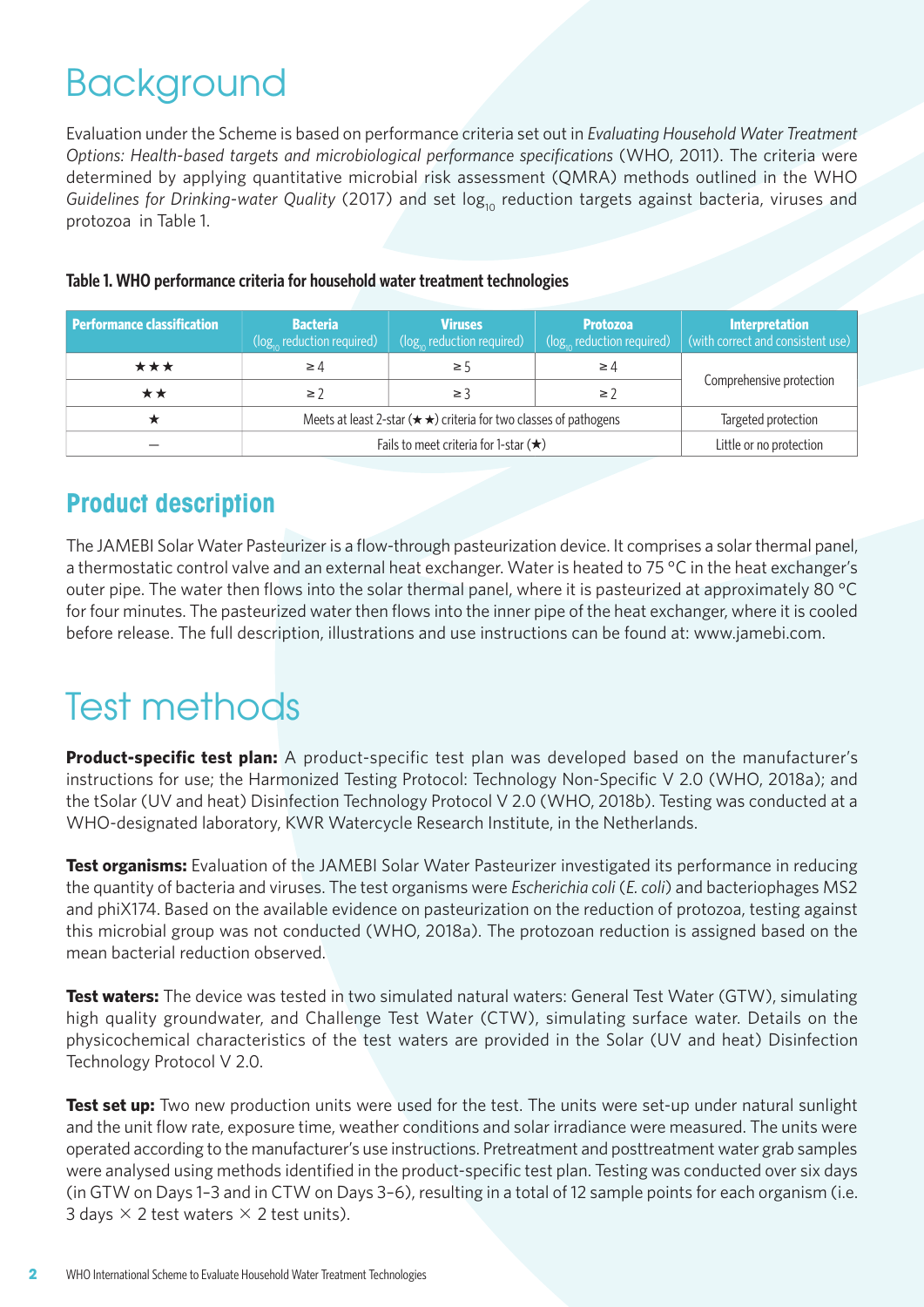### **Results**

Fig. 1 presents the results of the bacterial and viral testing for the two units in GTW and CTW. All test water characteristics were within specifications.



#### **Fig. 1 Performance across test units<sup>1</sup>**

The JAMEBI Solar Water Pasteurizer achieved mean log<sub>10</sub> reductions of ≥6.4 for *E. coli*, ≥5.6 for MS2 and U5.1 for phiX174. Performance against viruses across the two test units was somewhat variable, and Unit 1 consistently achieved higher viral reductions than Unit 2 in both test waters.

One third of the Unit 2 sample points for phiX174 were below the maximum allowable deviation threshold of 4.6  $log_{10}$  for viruses.

### Interpretation and application of results

Performance is classified in three ascending tiers:  $\star$  (one-star);  $\star \star$  (two-star); and  $\star \star \star$  (three-star), as shown in the table outlining performance criteria. Both three- and two-star products provide *Comprehensive protection*  against all three microbial groups. One-star products meet performance targets for only two of the three microbial groups, providing *Targeted protection*.

Each production unit should consistently meet or exceed the performance target for each microbial group in both test waters (GTW and CTW). A maximum deviation of 0.2  $log_{10}$  is acceptable for 25% of sample points at the two-star performance tier and of 0.4 log<sub>10</sub> at the three-star performance tier<sup>2</sup>. This means that for classification as a three-star product, up to three of the 12 sample points can achieve a reduction of 3.6  $log_{10}$  for bacteria or protozoan cysts (instead of 4 log<sub>10</sub>) or of 4.6 log<sub>10</sub> for viruses (instead of 5 log<sub>10</sub>). Each phage is treated separately for evaluating acceptable allowance; the overall claim for viruses is based on the lower performing phage.

<sup>&</sup>lt;sup>1</sup> The maximum reduction that can be demonstrated is limited by the pretreatment challenge concentration delivered. For each organism tested, the pretreatment concentration must be sufficient to allow for the demonstration of the performance targets in the table showing the performance criteria. Due to the complexity of using viable organisms, there may be variation in these pretreatment concentrations above what is sufficient, which may lead to demonstrated reductions reported that far exceed the performance targets. However, the emphasis is on whether the performance target has been met and not the extent by which the target was exceeded.

<sup>&</sup>lt;sup>2</sup> These cut-off values were determined using QMRA modelling and selecting ranges that still resulted in appreciable health gains within a specific performance tier.